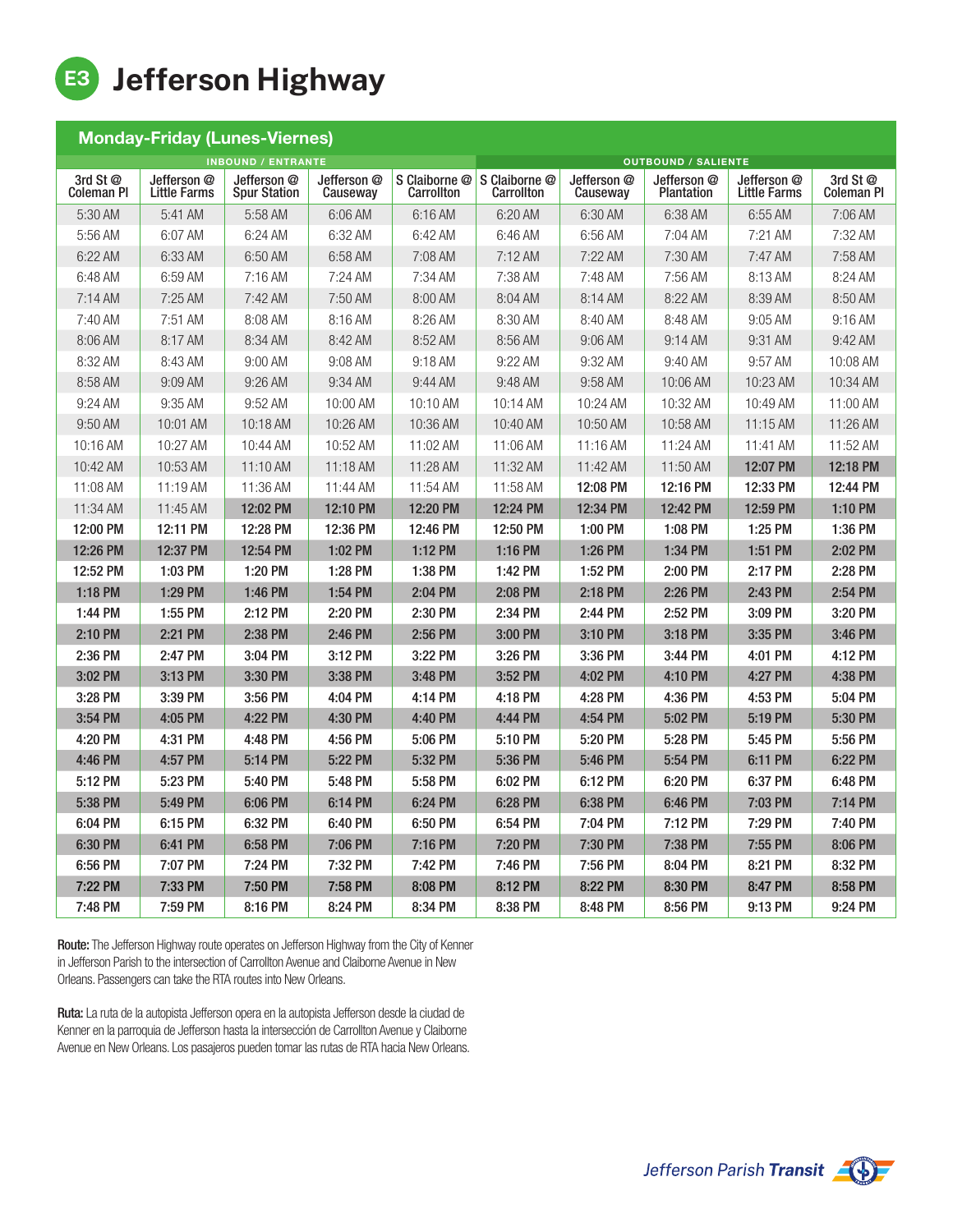E3 Jefferson Highway

| Saturday & Holidays (Sábado y días feriados) |                                    |                                    |                         |                                                          |                             |                                |                                  |                                    |                               |  |
|----------------------------------------------|------------------------------------|------------------------------------|-------------------------|----------------------------------------------------------|-----------------------------|--------------------------------|----------------------------------|------------------------------------|-------------------------------|--|
| <b>INBOUND / ENTRANTE</b>                    |                                    |                                    |                         |                                                          | <b>OUTBOUND / SALIENTE</b>  |                                |                                  |                                    |                               |  |
| 3rd St @<br><b>Coleman PI</b>                | Jefferson @<br><b>Little Farms</b> | Jefferson @<br><b>Spur Station</b> | Jefferson @<br>Causeway | S Claiborne <sup><sup>®</sup></sup><br><b>Carrollton</b> | S Claiborne @<br>Carrollton | Jefferson @<br><b>Causeway</b> | Jefferson @<br><b>Plantation</b> | Jefferson @<br><b>Little Farms</b> | 3rd St @<br><b>Coleman PI</b> |  |
| 6:00 AM                                      | 6:11 AM                            | 6:28 AM                            | 6:36 AM                 | 6:46 AM                                                  | 6:50 AM                     | $7:00$ AM                      | 7:08 AM                          | 7:25 AM                            | 7:36 AM                       |  |
| 6:52 AM                                      | 7:03 AM                            | $7:20$ AM                          | 7:28 AM                 | 7:38 AM                                                  | 7:42 AM                     | 7:52 AM                        | 8:00 AM                          | 8:17 AM                            | 8:28 AM                       |  |
| $7:44$ AM                                    | 7:55 AM                            | 8:12 AM                            | 8:20 AM                 | 8:30 AM                                                  | 8:34 AM                     | 8:44 AM                        | 8:52 AM                          | 9:09 AM                            | 9:20 AM                       |  |
| 8:36 AM                                      | 8:47 AM                            | $9:04$ AM                          | $9:12 \text{ AM}$       | 9:22 AM                                                  | 9:26 AM                     | 9:36 AM                        | 9:44 AM                          | 10:01 AM                           | 10:12 AM                      |  |
| 9:28 AM                                      | 9:39 AM                            | 9:56 AM                            | 10:04 AM                | 10:14 AM                                                 | 10:18 AM                    | 10:28 AM                       | 10:36 AM                         | 10:53 AM                           | 11:04 AM                      |  |
| 10:20 AM                                     | 10:31 AM                           | 10:48 AM                           | 10:56 AM                | 11:06 AM                                                 | 11:10 AM                    | 11:20 AM                       | 11:28 AM                         | 11:45 AM                           | 11:56 AM                      |  |
| 11:12 AM                                     | 11:23 AM                           | 11:40 AM                           | 11:48 AM                | 11:58 AM                                                 | 12:02 PM                    | 12:12 PM                       | 12:20 PM                         | 12:37 PM                           | 12:48 PM                      |  |
| 12:04 PM                                     | 12:15 PM                           | 12:32 PM                           | 12:40 PM                | 12:50 PM                                                 | 12:54 PM                    | 1:04 PM                        | 1:12 PM                          | 1:29 PM                            | 1:40 PM                       |  |
| 12:56 PM                                     | 1:07 PM                            | 1:24 PM                            | 1:32 PM                 | 1:42 PM                                                  | 1:46 PM                     | 1:56 PM                        | 2:04 PM                          | 2:21 PM                            | 2:32 PM                       |  |
| 1:48 PM                                      | 1:59 PM                            | 2:16 PM                            | 2:24 PM                 | 2:34 PM                                                  | 2:38 PM                     | 2:48 PM                        | 2:56 PM                          | 3:13 PM                            | 3:24 PM                       |  |
| 2:40 PM                                      | 2:51 PM                            | 3:08 PM                            | 3:16 PM                 | 3:26 PM                                                  | 3:30 PM                     | 3:40 PM                        | 3:48 PM                          | 4:05 PM                            | 4:16 PM                       |  |
| 3:32 PM                                      | 3:43 PM                            | 4:00 PM                            | 4:08 PM                 | 4:18 PM                                                  | 4:22 PM                     | 4:32 PM                        | 4:40 PM                          | 4:57 PM                            | 5:08 PM                       |  |
| 4:24 PM                                      | 4:35 PM                            | 4:52 PM                            | 5:00 PM                 | 5:10 PM                                                  | 5:14 PM                     | 5:24 PM                        | 5:32 PM                          | 5:49 PM                            | 6:00 PM                       |  |
| 5:16 PM                                      | 5:27 PM                            | 5:44 PM                            | 5:52 PM                 | 6:02 PM                                                  | 6:06 PM                     | 6:16 PM                        | 6:24 PM                          | 6:41 PM                            | 6:52 PM                       |  |
| 6:08 PM                                      | 6:19 PM                            | 6:36 PM                            | 6:44 PM                 | 6:54 PM                                                  | 6:58 PM                     | 7:08 PM                        | 7:16 PM                          | 7:33 PM                            | 7:44 PM                       |  |
| 7:00 PM                                      | 7:11 PM                            | 7:28 PM                            | 7:36 PM                 | 7:46 PM                                                  | 7:50 PM                     | 8:00 PM                        | 8:08 PM                          | 8:25 PM                            | 8:36 PM                       |  |
| 7:52 PM                                      | 8:03 PM                            | 8:20 PM                            | 8:28 PM                 | 8:38 PM                                                  | 8:42 PM                     | 8:52 PM                        | 9:00 PM                          | 9:17 PM                            | 9:28 PM                       |  |
| 8:44 PM                                      | 8:55 PM                            | 9:12 PM                            | 9:20 PM                 | 9:30 PM                                                  |                             | -                              |                                  |                                    |                               |  |
| 9:36 PM                                      | 9:47 PM                            | 10:04 PM                           | 10:12 PM                | 10:22 PM                                                 |                             |                                | -                                |                                    |                               |  |

## Sunday (Domingo)

| <b>INBOUND / ENTRANTE</b> |                                    |                                    |                         |                                               | <b>OUTBOUND / SALIENTE</b>         |                                |                                  |                                               |                               |  |
|---------------------------|------------------------------------|------------------------------------|-------------------------|-----------------------------------------------|------------------------------------|--------------------------------|----------------------------------|-----------------------------------------------|-------------------------------|--|
| 3rd St @<br>Coleman PI    | Jefferson @<br><b>Little Farms</b> | Jefferson @<br><b>Spur Station</b> | Jefferson @<br>Causeway | S Claiborne <sup>@</sup><br><b>Carrollton</b> | S Claiborne @<br><b>Carrollton</b> | Jefferson @<br><b>Causeway</b> | Jefferson @<br><b>Plantation</b> | Jefferson <sup>@</sup><br><b>Little Farms</b> | 3rd St @<br><b>Coleman PI</b> |  |
| 6:00 AM                   | 6:11 AM                            | 6:28 AM                            | 6:36 AM                 | 6:46 AM                                       | 6:50 AM                            | 7:00 AM                        | 7:08 AM                          | $7:25$ AM                                     | 7:36 AM                       |  |
| 6:52 AM                   | 7:03 AM                            | 7:20 AM                            | 7:28 AM                 | 7:38 AM                                       | 7:42 AM                            | 7:52 AM                        | 8:00 AM                          | 8:17 AM                                       | 8:28 AM                       |  |
| $7:44$ AM                 | 7:55 AM                            | 8:12 AM                            | 8:20 AM                 | 8:30 AM                                       | 8:34 AM                            | 8:44 AM                        | 8:52 AM                          | 9:09 AM                                       | 9:20 AM                       |  |
| 8:36 AM                   | 8:47 AM                            | 9:04 AM                            | 9:12 AM                 | 9:22 AM                                       | 9:26 AM                            | 9:36 AM                        | 9:44 AM                          | 10:01 AM                                      | 10:12 AM                      |  |
| 9:28 AM                   | 9:39 AM                            | 9:56 AM                            | 10:04 AM                | 10:14AM                                       | 10:18 AM                           | 10:28 AM                       | 10:36 AM                         | 10:53 AM                                      | 11:04 AM                      |  |
| 10:20 AM                  | 10:31 AM                           | 10:48 AM                           | 10:56 AM                | 11:06 AM                                      | 11:10 AM                           | 11:20 AM                       | 11:28 AM                         | 11:45 AM                                      | 11:56 AM                      |  |
| 11:12 AM                  | 11:23 AM                           | 11:40 AM                           | 11:48 AM                | 11:58 AM                                      | 12:02 PM                           | 12:12 PM                       | 12:20 PM                         | 12:37 PM                                      | 12:48 PM                      |  |
| 12:04 PM                  | 12:15 PM                           | 12:32 PM                           | 12:40 PM                | 12:50 PM                                      | 12:54 PM                           | 1:04 PM                        | 1:12 PM                          | 1:29 PM                                       | 1:40 PM                       |  |
| 12:56 PM                  | 1:07 PM                            | 1:24 PM                            | 1:32 PM                 | 1:42 PM                                       | 1:46 PM                            | 1:56 PM                        | 2:04 PM                          | 2:21 PM                                       | 2:32 PM                       |  |
| 1:48 PM                   | 1:59 PM                            | 2:16 PM                            | 2:24 PM                 | 2:34 PM                                       | 2:38 PM                            | 2:48 PM                        | 2:56 PM                          | 3:13 PM                                       | 3:24 PM                       |  |
| 2:40 PM                   | 2:51 PM                            | 3:08 PM                            | 3:16 PM                 | 3:26 PM                                       | 3:30 PM                            | 3:40 PM                        | 3:48 PM                          | 4:05 PM                                       | 4:16 PM                       |  |
| 3:32 PM                   | 3:43 PM                            | 4:00 PM                            | 4:08 PM                 | 4:18 PM                                       | 4:22 PM                            | 4:32 PM                        | 4:40 PM                          | 4:57 PM                                       | 5:08 PM                       |  |
| 4:24 PM                   | 4:35 PM                            | 4:52 PM                            | 5:00 PM                 | 5:10 PM                                       | 5:14 PM                            | 5:24 PM                        | 5:32 PM                          | 5:49 PM                                       | 6:00 PM                       |  |
| 5:16 PM                   | 5:27 PM                            | 5:44 PM                            | 5:52 PM                 | 6:02 PM                                       | 6:06 PM                            | 6:16 PM                        | 6:24 PM                          | 6:41 PM                                       | 6:52 PM                       |  |
| 6:08 PM                   | 6:19 PM                            | 6:36 PM                            | 6:44 PM                 | 6:54 PM                                       | 6:58 PM                            | 7:08 PM                        | 7:16 PM                          | 7:33 PM                                       | 7:44 PM                       |  |
| 7:00 PM                   | 7:11 PM                            | 7:28 PM                            | 7:36 PM                 | 7:46 PM                                       | 7:50 PM                            | 8:00 PM                        | 8:08 PM                          | 8:25 PM                                       | 8:36 PM                       |  |
| 7:52 PM                   | 8:03 PM                            | 8:20 PM                            | 8:28 PM                 | 8:38 PM                                       | 8:42 PM                            | 8:52 PM                        | 9:00 PM                          | 9:17 PM                                       | 9:28 PM                       |  |
| 8:44 PM                   | 8:55 PM                            | 9:12 PM                            | 9:20 PM                 | 9:30 PM                                       |                                    | -                              |                                  |                                               |                               |  |
| 9:36 PM                   | 9:47 PM                            | 10:04 PM                           | 10:12 PM                | 10:22 PM                                      |                                    |                                |                                  |                                               |                               |  |